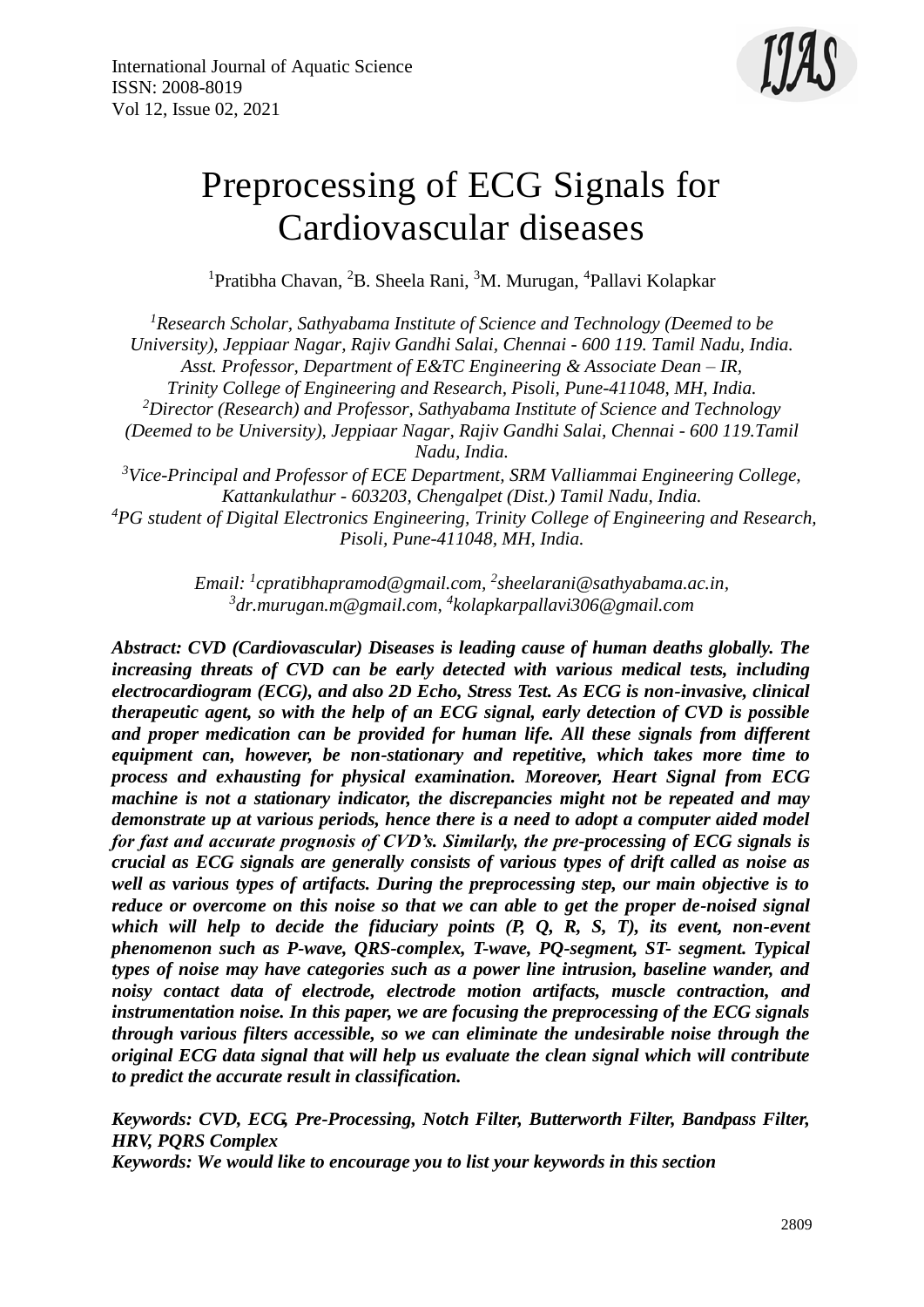# **1. INTRODUCTION**

CVD is one of the main causes that contribute to a worldwide rise in death rates [1]. From the data available from the World Health Organization reports, 17.5 million people were affected by CVDs death-wise which eventually increased medical expenditure [2]. The expenses need to bear globally cause of this medical calamity because of these Heart Diseases was valued at US\$863 billion in 2010[1] [2]. Also, it is predicted that these expenses will continue to increase and will touch US\$30 trillion by 2030. Popular cardiovascular diseases include myocardial infarction (MI); followed by a heart attack, heart disease, cardiac myopathy, rheumatic heart disease, heart defects and cardiac arrhythmia [1], [2], [3]. So proposed methodology studies two types of cardiomyopathy i.e. MI, DCM and HCM which are seen as distinct myocardial anomalies. HCM causes because of enlargement in heart muscles that affect the coronary arteries and inter-ventricular septum (IVS) Have the harden. While DCM causes due to expansion in the left ventricle (LV) because of the squeezing and receding of the myocardium [2]. This, therefore, has a dangerous influence LV diastolic function which results in heart failure or arrhythmias. Myocardial infarction is a complication of coronary heart disease (CAD) that results in myocardial mortality due to excessive disruption in the oxygenated supply of the blood [2].

This condition, thus contributes to a decrease in cardiac after load, and the degree of effect relies on both the magnitude of the region affected. In the electrocardiogram (ECG) impulses, the formation of CVDs such as (LVH) because of HCM has mirrored as higher R signals and skewed T ripples in the left pericardial and on the side forward leads, i.e. lead V5-6, and I and VL, correspondingly. DCM also includes large R waves. The MI state is characterized by a Heart Rate Signals with ST sections Depending on the scale of both ends, is enlarged or diminished by flat T signals. Medically both of these changes in ECG parameters are analyzed objectively and presented systematically to determine the Requires CVDs. Nevertheless, the anti-stationary presence of the ECG signal suggests, CVD indications can appear spontaneously within the timing. Besides, some critical diagnostic data are not noticeable with physical inspection and can lead to perception discrepancies [3]. Moreover, computer-aided methods could be more suitable and practical for correct diagnosis to address these shortcomings during much of the human evaluation. Hence, in this review, we concentrated on characterizing triple CVDs (HCM, DCM, and MI) by obtaining comparative non-linear wavelet characteristics from ECG impulses.

The initial part of the ECG Signal is very raw. It contains many noise signals attached to it while recording the patients' ECG pattern. So in this paper, we are focusing on the preprocessing part of the raw ECG Signals by applying various filters on the signal thus reducing the noise.

# **2. REVIEW WORK**

The adversarial approach of Para-noising the ECG signal was explored, i.e. extracting usable outputs of good quality through noisy ECG signals utilizing the adversarial process [5]. The investigation of writers is focused on the antagonistic process, which continually accumulates information about the data through the competition between the creator and the classifier. Next, they had drawn up a new understanding of the adversarial approach to explaining that it should be used to minimize noise. They suggested a new default feature that would serve as an additional effective solution to receiving strong-quality signals. They also suggested an antagonistic method of mal-noising ECG signals, allowing good use of the antagonistic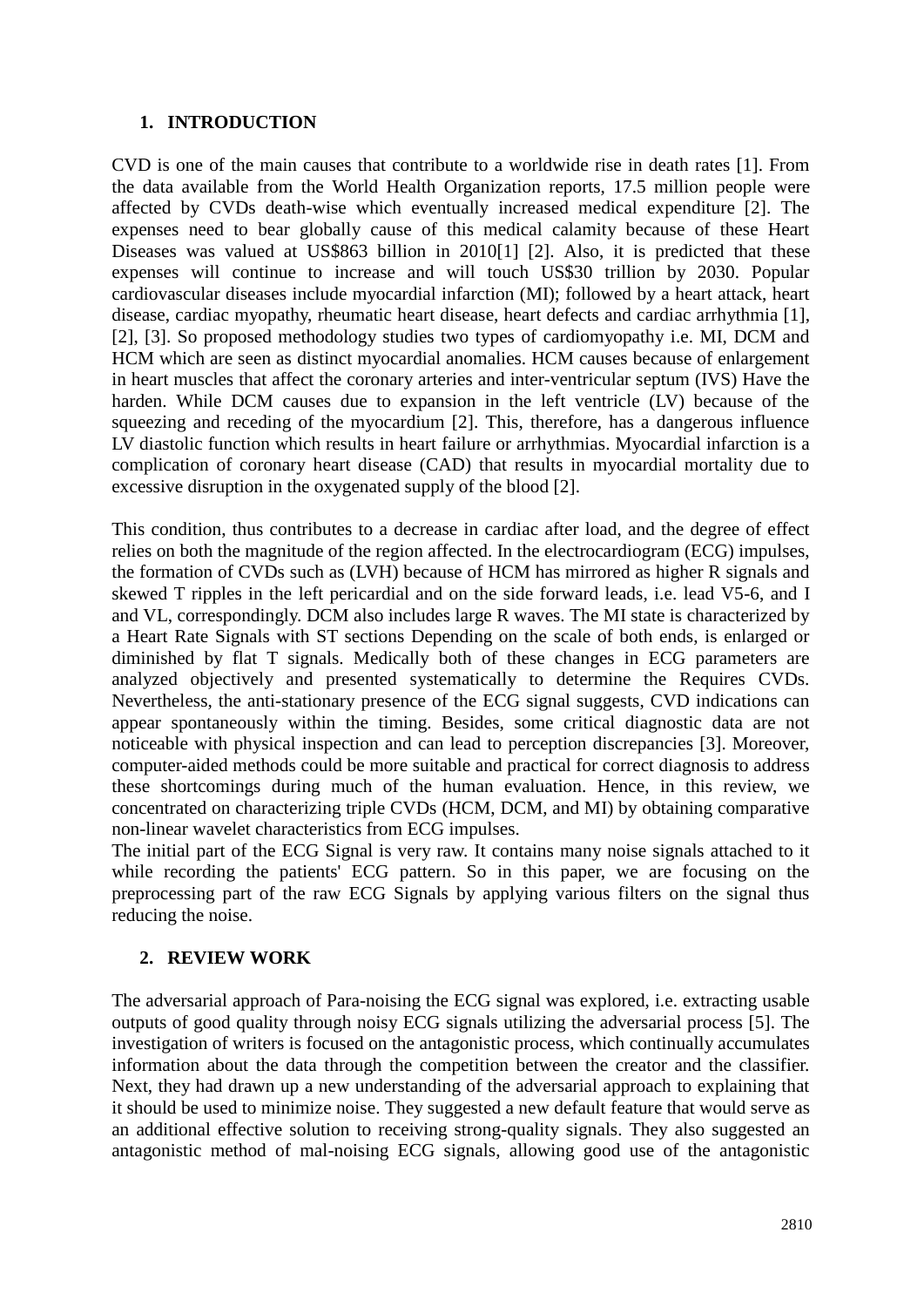method's sweeping generalization capabilities. They also measured the SVM algorithm efficiency of signals.

In Automated Classification researches of a life-threatening cardiac condition, congestive heart failure (CHF) occurs if the heart's pump operation is smaller than those of natural condition [6]. This paper suggests a new method for developing a classifier-based framework for CHF's automatic recognition. Electrocardiogram pulses are obtained from a repository and then preprocessed using Butterworth high pass filter with such a 0.5HZ cut-off rate to eliminate interference. The filtered Heart Rate Singal is separated into frames with a length of 4 sec each [2] [6]. Depending upon it CHF is detected. A time-based analysis is done and data is transformed in various forms like Discrete Fourier Transform, M of spectral coefficient, Gaussian Matrix, and S transform. Entropy is extracted. Some authors study the ECG, its features and use [7]. A detailed study of ECG signals is done and its processing is also mentioned [4] [7].

In another research by Zerina Masetic, Abdulhamit Subasi Computer-controlled pulse detection system designed to diagnose congestive cardiac failure [8]. The BIDMC repository obtains ECG signals with heart failure and the MIT-BIH Arrhythmia repository obtains ECG symptoms with healthy heartbeats. Dataset function metrics are derived using the Burg autoregressive (AR) method. The data collection is gathered into 2800 Arrhythmia data segments of which 1500 refer to failure of heart rate pulses and the left over 1300 information pieces relate to regular heartbeats. The very same data sets have been used for 5 separate forms of classification, including the decision tree C4.5, k-NN, SVM, ANN, and RF. Who obtained high statistical measurements across all classifiers? Classification of coronary vein sickness with multilead Electrocardiogram and Deep CNN signals [4] [8] [9]. From this article a deep CNN model that automatically recognizes the Myocardial Infection on 12-lead Heart Rate signals. With planned CNN model, indicators are defined by continuous definition with no further abstraction of the handmade function. In this article, 12-lead traces were collected from the PTB clinical ECG repository of -related forms of MI. Deep learning strategy to recognition of heartbeat based on Electrocardiogram for diagnosis of arrhythmias by G.Sannino, G.DePietro Promotes that classification is among the Highly popular health and molecular biology topics, particularly for coronary artery disease, are pulse disruptions or rhythms that can occur occasionally in a person's daily life [10].

# **3. OBJECTS AND METHODS**

## **3.1 OBJECTS.**

This research work we are focusing on the MIT-BIH Arrhythmia dataset our source repository dataset.

The Total Sample ECG signal is forty-eighth recording which contains data from two sensors, i.e. MLII and V1 had recorded. The sampling frequency had kept as 360Hz per channel and 11-bit resolution had maintained over 10 mv Range. In particular, most frequent reference in this search is MLII where the signal ECG morphology is clearly visible. The MLII led and the normal sinus rhythm is allowed for evaluation. The virtual ECG impulses are based on the Principle of the parametric series. Here, varying amounts of Gaussian white noise distort the signal. We are trying to give a short description of ECG Signal properties in the following paragraphs.

# **3.1.1 ELECTROCARDIAM SIGNALS.**

Heart rate anatomy is important for retrieving properties of Arrhythmia impulses that are quasi-regular as depicted in Figure 1. The stimulation to heartbeat can be represented with four simple features: P-wave (sluggish left excursion), QRS-complex (quick middle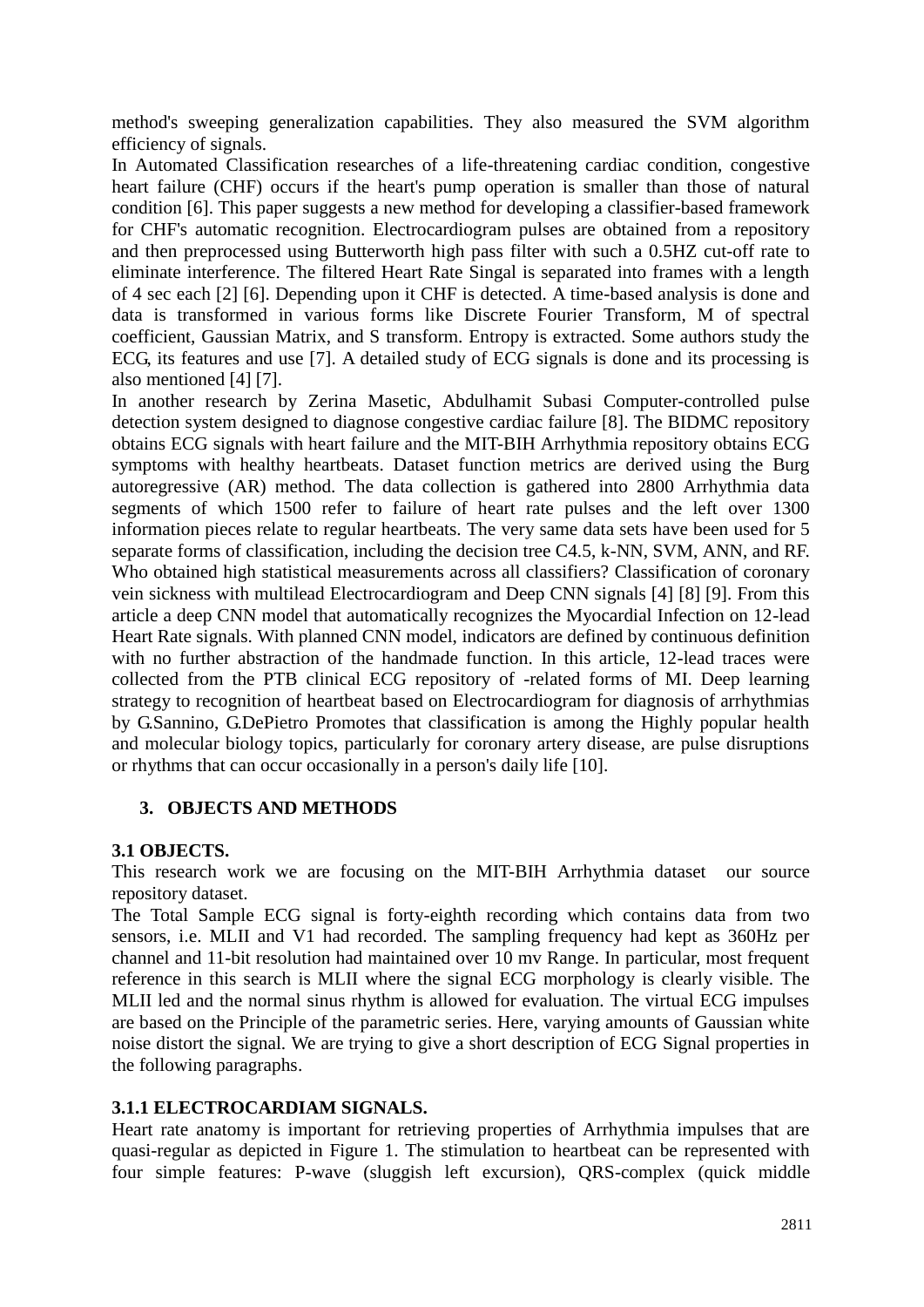excursion), and T-wave (Slow walk to the right) and U-wave (Low second correct outing). During the processing of ECG Signals, many issues are raised and one needs to solve that. (1) While recording the signal data, it generally contains Gaussian and White noise signals (2) The basic features displayed in Figure 1 must always be calculated with the utmost precision to prevent medical errors.

(3)The reference model is not optimally usable for tuning an estimator.



Figure 1: Standard ECG Heartbeat Pulse Model

# **4. TYPE OF ECG SIGNAL NOSE AND FILTER METHODS**

### **4.1 BASE LINE WANDER**

Baseline wandering or base drifting is the phenomenon where a signal's base axis (x-axis) tends to 'roll' or travel back and forth, instead of linear. That allows the whole pulse from its usual base to change. In the ECG signal, default wandering is caused by inadequate electrodes (electrode-skin impedance), person, activity, and respiratory rate (breathing). Fig 2 illustrates a normal Arrhythmia signal influenced by the wandering of the baseline.

0.5 Hz is set as range for the frequency content of the baseline wander. Yet higher body motion during the workout or stressful check increases the intensity value of baseline wandering. As the reference signal is also a lower volume signal, Finite Impulse Response (FIR) heavy-pass zero step forward-back processing with a finish rate of 0.5 Hz can also be used to measure and delete the threshold in the ECG signal.

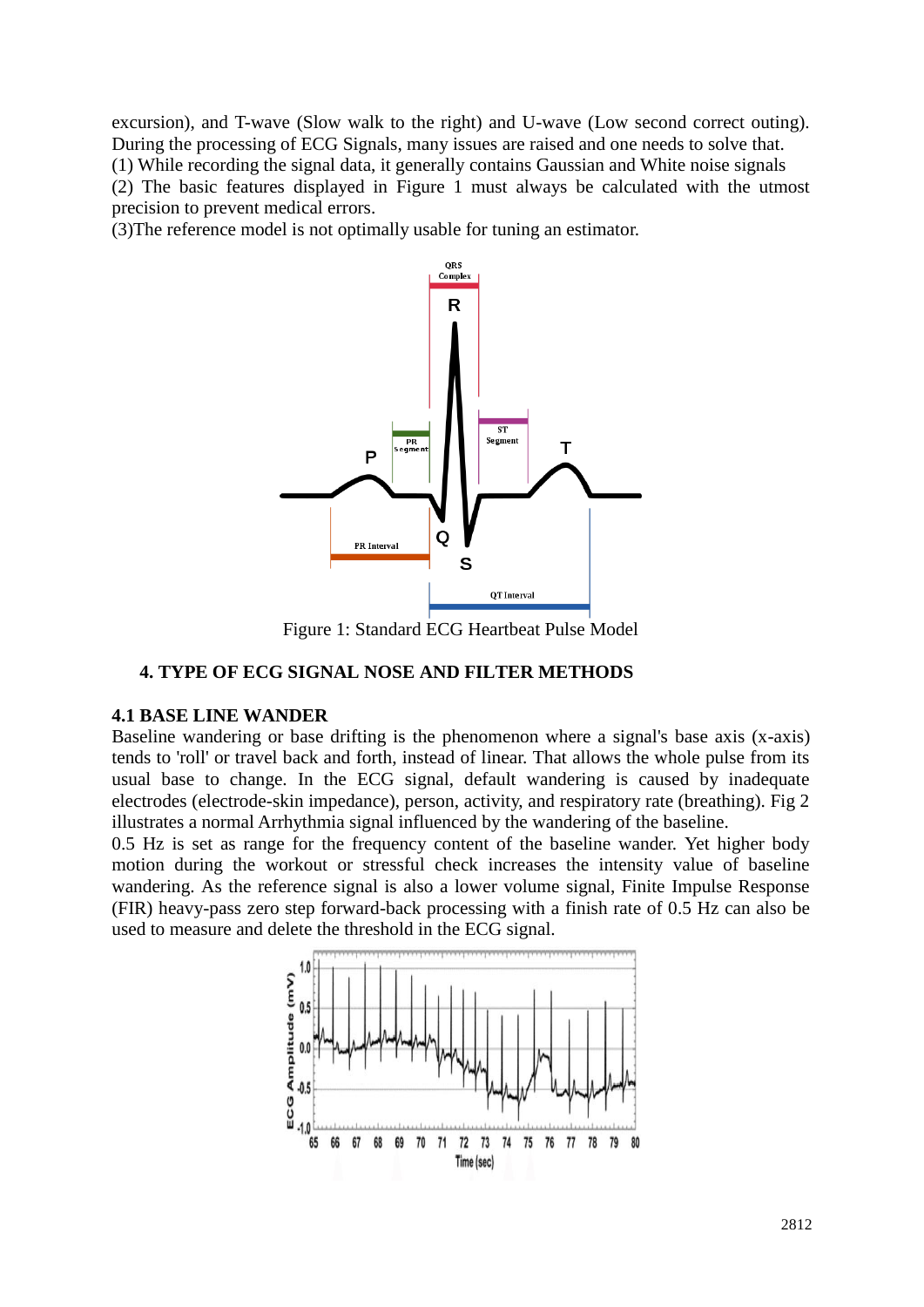#### Figure 2: ECG signal with baseline wander

## **4.2 POWERLINE INTERFERENCE:**

Power line-induced electric fields represent a common source of interference in the Electrocardiogram and any other neuronal signal derived from the ground layer. This disturbance is distinguished by sine wave intervention of 50 or 60 Hz, likely followed by multiple frequencies. This narrowband noise makes it harder to evaluate and understand the ECG, as limited-amplitude delineation of input and output is unreliable and invalid waveforms may be introduced. Disruption of the power line from ECG transmissions must be avoided, since it automatically resizes low-frequency Electrocardiogram signals such as P and T signals. (Fig 3) displays Heart Rate signal normally influenced with an interruption from the power line



Figure 3: Power line Interference ECG Signal

### **4.3 EMG NOISE**

The existence of muscular disruption in several ECG implementations poses a significant challenge, particularly in observations obtained throughout the workout, as low amplitude waveforms can become fully obscured. Muscle distortion is not eliminated by narrowband filtering, as compared to baseline wandering and 50/60 Hz intervention, but poses a much more complicated filtration issue, as the spectrum quality of muscle contraction greatly crosses that of dynamic PQRST. Because the Electrocardiogram is a repetitive signal, a method may be used to reduce muscle interference which is comparable to the study of potential. Productive disturbance removal by combining the ensemble is therefore limited to specific QRS morphology at a time and needs many beats to be possible. Data acquisition strategies are also required which can reduce the effect of muscular interference. The following diagram indicates an Arrhythmia pulse that has been messed with as an EMG signal.



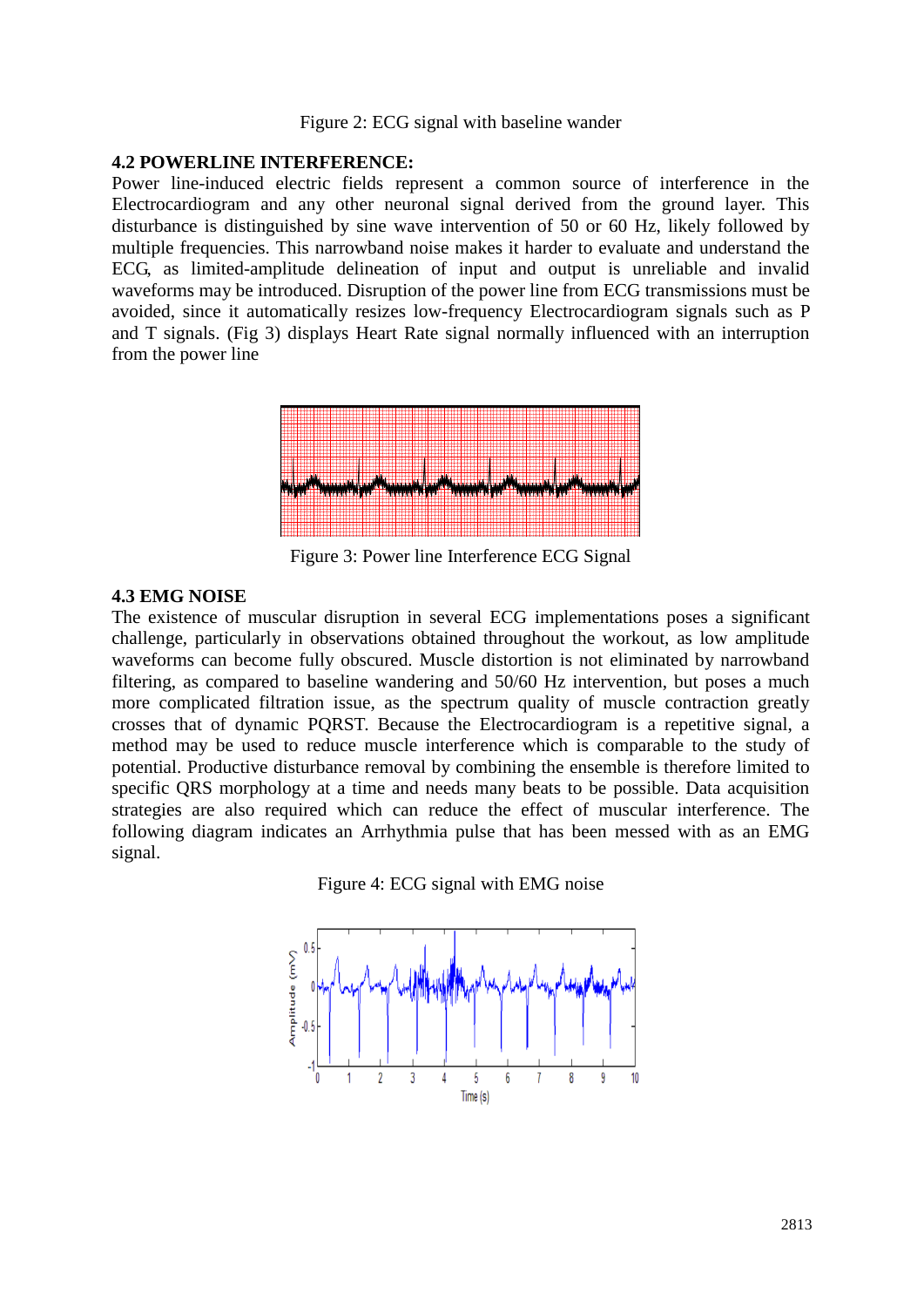#### **4.4 METHODS TO REMOVE BASELINE WANDERS**

An ideal way to select the best possible available filter is selecting high-pass filter as a start point for filtering out the noise from ECG Signal.<br>  $H(e^{jw}) = \int 0, 0 < |\omega| < \omega_c$ 

$$
H(e^{jw}) = \begin{cases} 0, 0 < \mid \omega \mid < \omega_c \\ 1, \omega_c < \mid \omega \mid < \Pi \end{cases}
$$

Where,  $2\pi f_c = 2\pi f_c$  and  $F_s$ *F fs*  $F_s$  *fs*  $=$ Thus, if  $f_s = 0.5 Hz$  and  $f_s = 250 Hz$  Otherwise the standardized cut-off frequency relating  $(fs) = 0.002$ .

## **4.5 METHODS TO REMOVE POWERLINE INTERFERENCE**

A rather modern approach to Power line interference elimination is to define a filter represented by a complicated set of zeros.

The transformation function of Notch Filter (2nd Order) is described as follows.

$$
H(z) = (1 - z1z-1)(1 - z2z-1)
$$
  
= 1 - 2 cos( $\omega_0$ )z<sup>-1</sup> + z<sup>-2</sup> (2)

Because this filter does have a notch by means of a fairly huge throughput, it can modulate power line pressure and also Electrocardiogram bandwidth filters with wavelengths of almost 0. Therefore, the filter has to be adjusted such that the knot is more efficient.

The range of the notch is identified and decided by the polar radius r and decreased as the group size approach r. Practical result of this observation is that a residual current produces a ringing artefact in the out signal in the transmitter. These filtering may occur after the transient for functional filtering, this imitates the small-amplitude cardiovascular activity that often exists in the intermediate section of the QRS system, i.e. the delayed ability.

## **4.6 MINIMIZING EMG NOISE METHODS**

Higher frequency distortion is the EMG disturbance; thus, an n-point rolling normal (MA) filter could be used to get rid of or at best reduce EMG interference starting the Electrocardiogram transmissions. For equations the MA filter has the following form.

$$
p(t) = \sum_{b=0}^{c} Uk q(t-x) \quad (3)
$$

Where q and p are filter entry and exit, both. The Uk quantities are filter parameters, or press values,  $b=0$ , 1, 2. t, where t is filter order. The consequence of dividing by the sample size used  $(t+1)$  is reflected in the sums of the filter parameters

#### **5. RESULTS AND DISCUSSION**

We had used the MIT-BIH Arrthymia dataset. It consists of around 43 dataset files. In this Initial work we are focusing on pre-processing part of the ECG Signals. We'll be looking at how to analysis a particularly noisy ECG signals using HeartPy python library.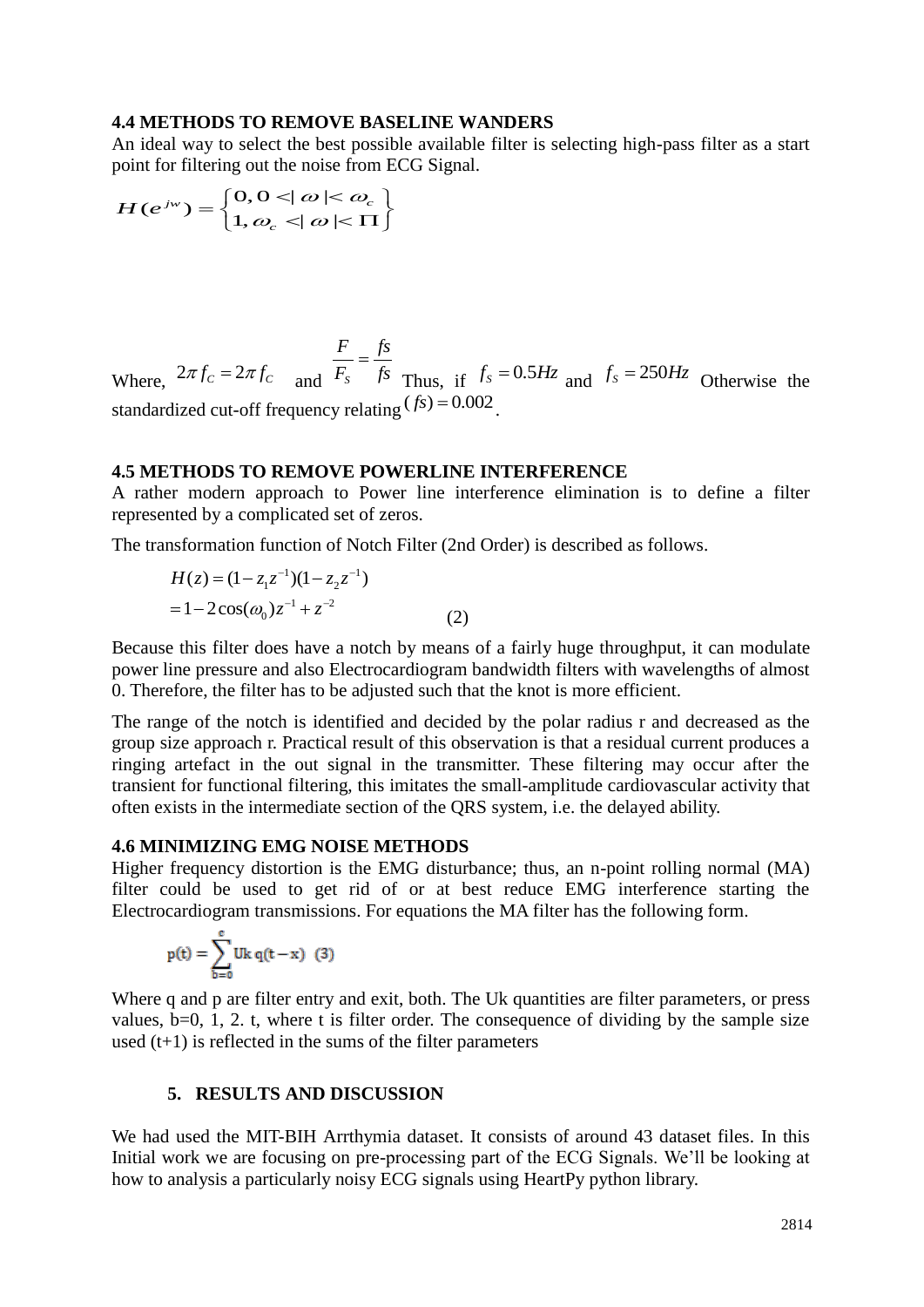For the purpose of this analysis we are using four of the files in .csv data format for ease of use. All files are recorded at 360 Hz

We'll be using these files with varying signal-to-noise (SNR) ratios:

118e24 : SNR: 24dB  $118e12$ : SNR = 12dB  $118e06$ : SNR = 6dB  $118e00 : SNR = 0dB$ 

These files have noisy and non-noisy sections. To keep download size low we have extracted a two-minute section of the noisy segment to work with.



Figure 5 Raw ECG Signal



Note that the annotations supplied with the dataset have small errors. This is because of how these are usually annotated: peaks are automatically marked and manually corrected where necessary. Due to the immense amount of work (1 hour of ECG will contain on average 3600 peaks already!) small errors are generally deemed acceptable and remain. Only peaks at strange positions are corrected.

In figure 6, base line wander had been removed on original ECG Signal.



Figure 6: Base Line Wander Removed Signal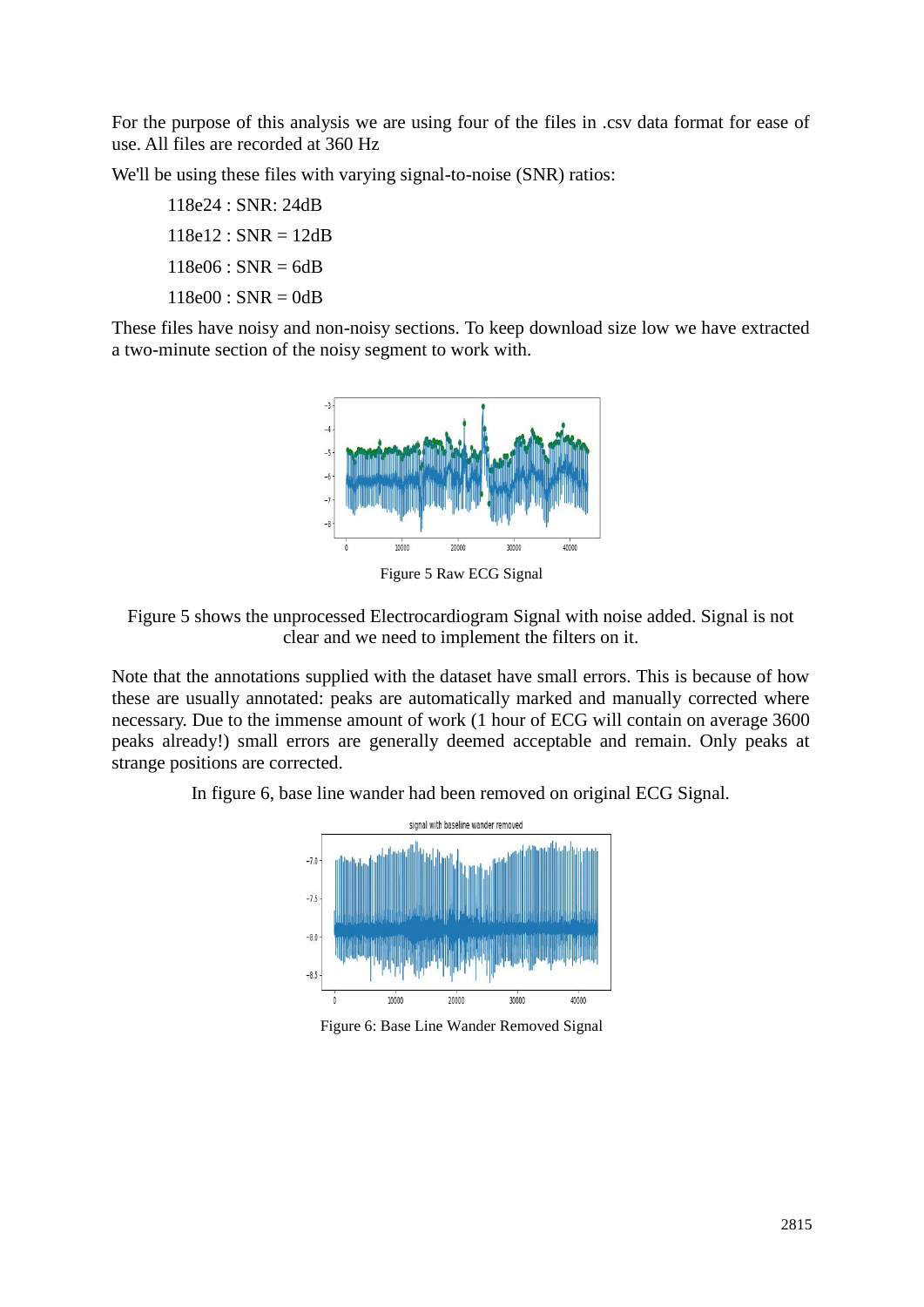Now we are scaling the data after filtering using hp.scale\_data() to standardize amplitude. This is a linear operation and so doesn't affect temporal position of data. The figure 7 represents the same.



Figure 7: HR Detection after scaling the data

In Next Step, ECG Signals generally has very narrow peaks. Filtering usually keeps the maximum at the same place but can narrow the waveform further, causing issues. Because HeartPy was designed for much wider PPG waveforms, up sampling generally does the trick as it gives more data points per peak. It doesn't move or change relative peak positions.

# **6. CONCLUSION**

Based on the pre-processing results after applying the filters, it is observed that 60Hz Power line interference is embedded in the ECG signal can be filtered out with the help of a filtering mechanism based on digital signal processing.

By taking the implementation details of various digital signal processing methods, we had tried to implement several filters with linear-phase. They are band pass low and high filters, notch filters, etc. The notch filter has an issue with a significantly increased magnitude that can obscure the ECG signal, but also has the benefit of a lower filtering level. When the equiripple notch filter is in the lower order we cannot neglect the ripple effect of the pass band.

Our future work will represent an analysis of the QRS Complex using a different algorithm and feature extraction of filtered ECG signals for further processing.

# **7. REFERENCES**

- [ 1] Muhammad Adam, Oh Shu Lih, Vidya K Sudarshan, Joel EW Koh, Yuki Hagiwara, Tan Jen Hong, Tan Ru San, U Rajendra Acharya. "Automated Characterization of Cardiovascular Diseases Using Relative Wavelet Nonlinear Features Extracted from ECG Signals", Computer Methods and Programs in Biomedicine, 2018, Computer Methods and Programs in Biomedicine 161 (2018) 133–143
- [ 2] U.R. Acharya, H. Fujita, A. Muhammad, S.L. Oh, V.K. Sudarshan, J.E.W. Koh, Y. Hagiwara, K.C. Chua, K.P. Chua, R.S. Tan, Automated characterization and classification of coronary artery disease and myocardial infarction by decomposition of ECG signals: a comparative study, Inf. Sci. 377 (2017) 17–29.
- [ 3] J.E. Tarride, M. Lim M, M. DesMeules M, et al. , A review of the cost of cardiovascular disease, Can. J. Cardiol. 25 (2009) e195–e202 .
- [ 4] WorldHealth Organization, in Global Health estimates: Deaths By cause, Age, Sex and Country, WHO, Geneva, 2014, pp. 20 0 0–2012